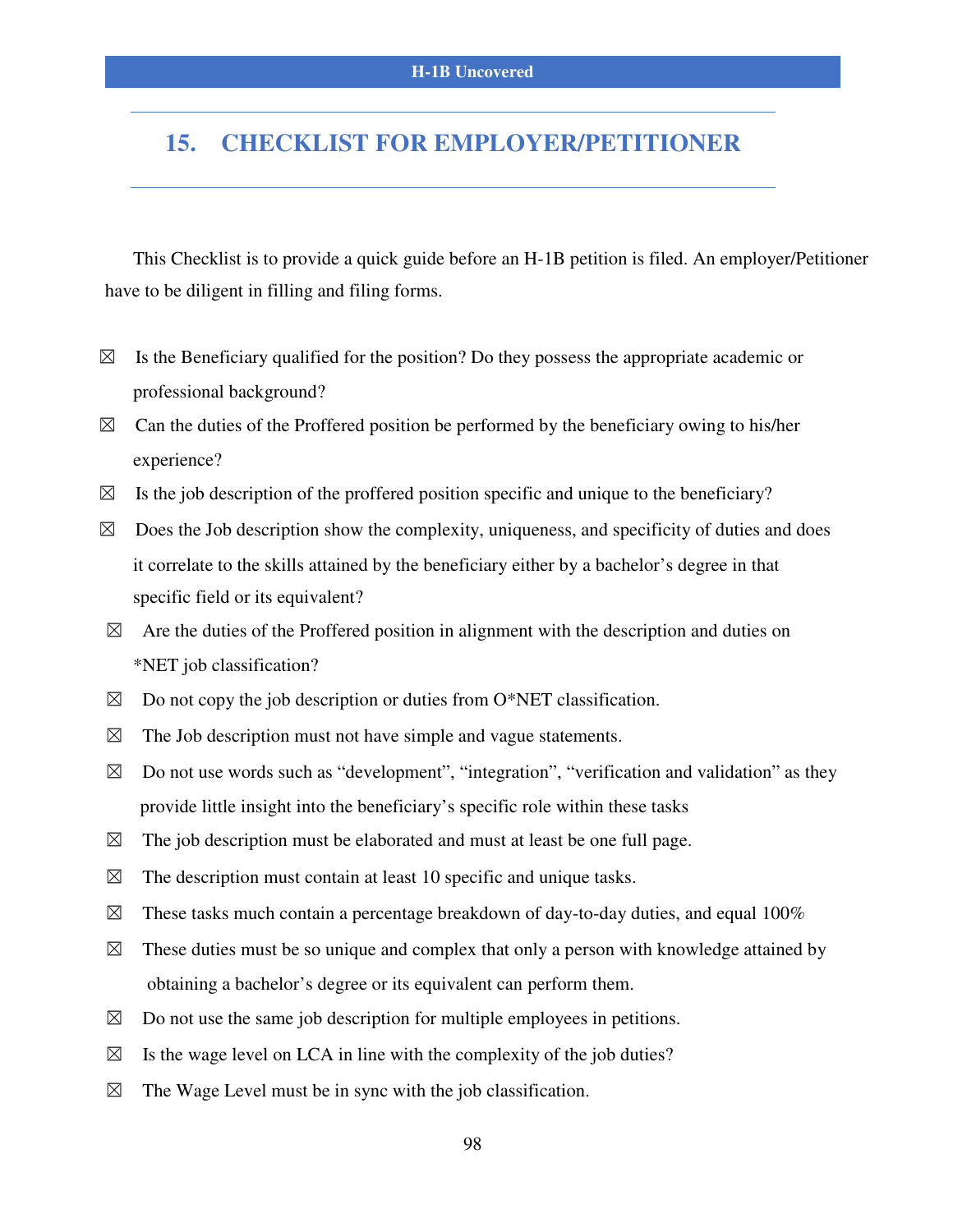- $\boxtimes$  Does the proffered position require complex duties and a bachelor's degree as indicated in the Occupational Outlook Handbook (OOH.)?
- $\boxtimes$  Does the wage level in the LCA, Job Classification in O\*NET, job description, and degree requirements in the OOH have a common thread or common nexus?
- $\boxtimes$  Do the other job advertisements provided to prove industry standard, show that the positions are with the other companies of similar size and in the similar business to that of the petitioner?
- $\boxtimes$  Are the ads for jobs for parallel positions, and not of senior or junior positions?
- $\boxtimes$  Do all parallel positions within the petitioner's organization require the minimum of a bachelor's degree?
- $\boxtimes$  Mere requirement of job bachelor's degree is not enough; the complexity of tasks must be established to determine whether a bachelor's degree is required.
- $\boxtimes$  Clear details of other employees must be given to show the petitioner usually requires a bachelor's degree.
- $\boxtimes$  The employee's position, duties, how his/her bachelor's degree assists him/her in executing these duties must be explained.
- $\boxtimes$  If there is an end-client, are these details provided to them?
- $\boxtimes$  Does the letter provided by the end-client clearly state where the beneficiary is required to perform his/her duties?
- $\boxtimes$  Does the letter indicate the length of time that beneficiary's services will be required?

(You can download these checklists from http://www.edu-evals.com/checklists)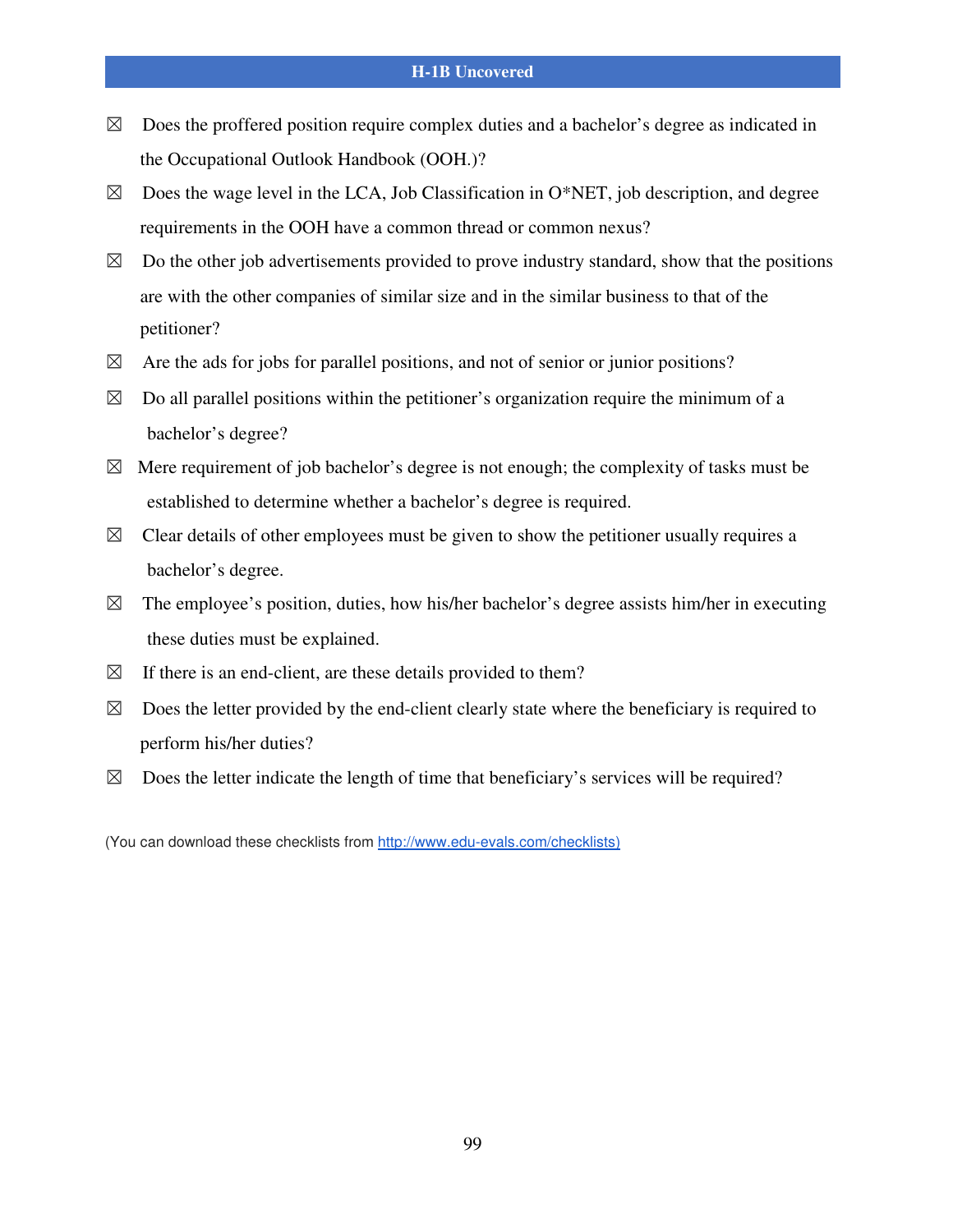## **16. CHECKLIST FOR ATTORNEYS**

The immigration attorney plays a very crucial role in filing the petition. With the person who understands the most of legal system, this is a quick overview/suggestion checklist for attorneys.

- $\boxtimes$  Are all required documents submitted along with the petition?
- $\boxtimes$  Are all the required attestations and translations submitted along with the petition?
- $\boxtimes$  Are the Name, Date of Birth, addresses of petitioner, beneficiary, end client and other parties are correctly mentioned?
- $\boxtimes$  Has the employer provided a clear and complex description of the proffered position?
- $\boxtimes$  Are the duties of the Proffered position in alignment with the job description and duties in the O\*NET job classification?
- $\boxtimes$  The Job description must not have simple and vague statements.
- $\boxtimes$  Do not use words such as "development", "integration", "verification and validation" as they provide little insight into the beneficiary's specific role within these tasks.
- $\boxtimes$  The job description must contain specific tasks which contain a percentage breakdown of the total day-to-day duties performed.
- $\boxtimes$  These duties must be so unique and complex that only a person with a bachelor's degree or its equivalent can fulfill.
- $\boxtimes$  Has the beneficiary completed all the legally required training?
- $\boxtimes$  Is the wage level in the LCA in line with the complexity required based on the job duties?
- $\boxtimes$  The Wage Level must be in sync with the job code designation.
- $\boxtimes$  Do the proffered position and the job title require complex duties and a bachelor's degree in the Occupational Outlook Handbook (OOH)?
- $\boxtimes$  Are the wage level on the LCA, Job Classification on O\*NET, job description and degree requirements, coherent and consistent?
- $\boxtimes$  Are the job advertisements provided to prove industry standard from the same or similarly sized companies and in the same industry?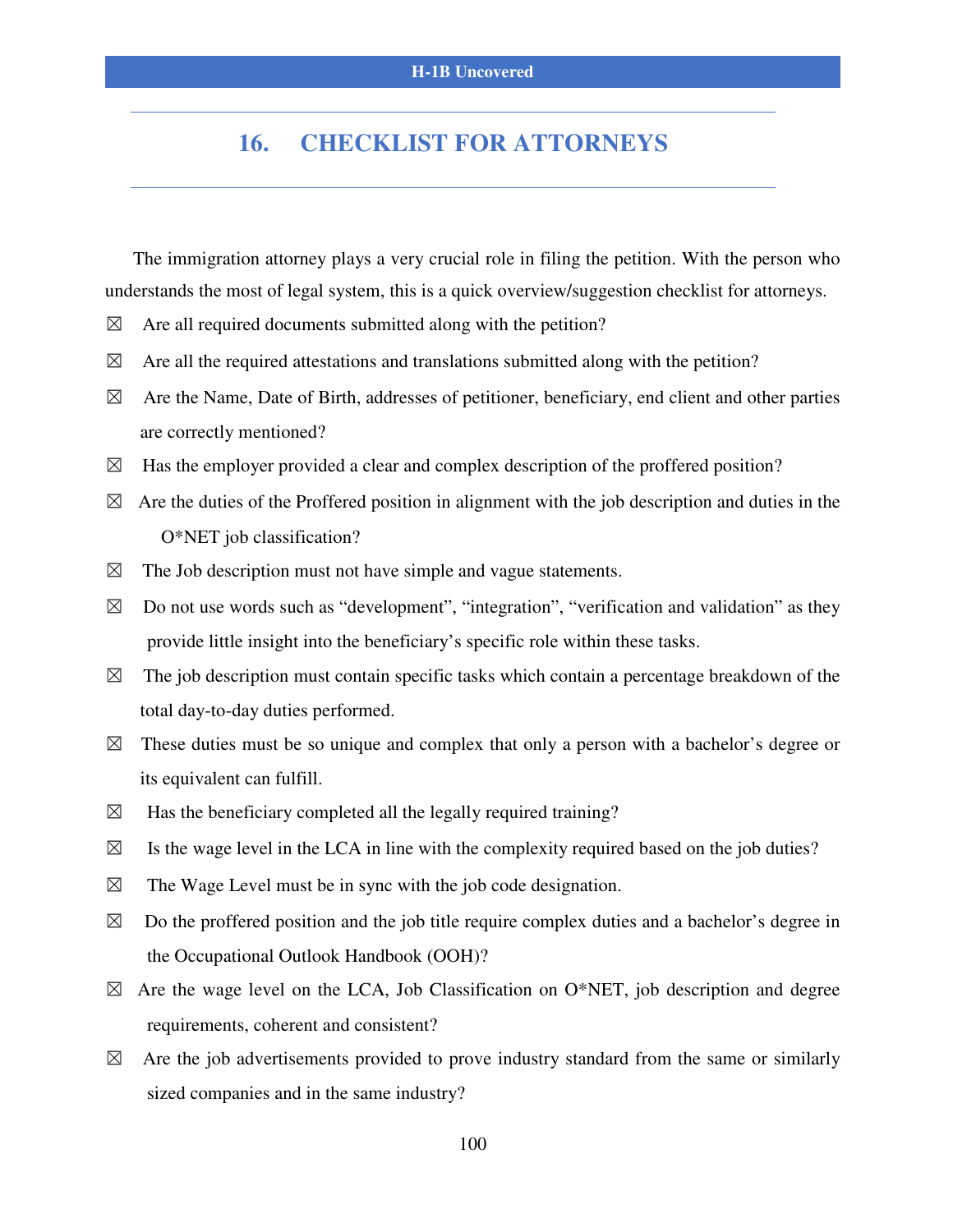#### **H-1B Uncovered**

- $\boxtimes$  Are the job ads for parallel positions and not of senior or junior positions?
- $\boxtimes$  Do they all require minimum of a bachelor's degree in a specific specialty?
- $\boxtimes$  Merely stating requirement of bachelor's degree is not enough; the complexity of tasks demonstrates whether or not the position requires a bachelor's degree.
- $\boxtimes$  Clear details of other similarly situated employees must be provided to show the petitioner usually requires a bachelor's degree.
- $\boxtimes$  The employee's position, job duties, and an explanation of how his/her bachelor's degree helps in executing those duties must be in the support letter.
- $\boxtimes$  Is the letter provided by the end-client consistent with the entire petition, as well as additional documents submitted in the RFE response?
- $\boxtimes$  Did the end-client provide the required information on the proffered position and the beneficiary's role?

(You can download these checklists from http://www.edu-evals.com/checklists)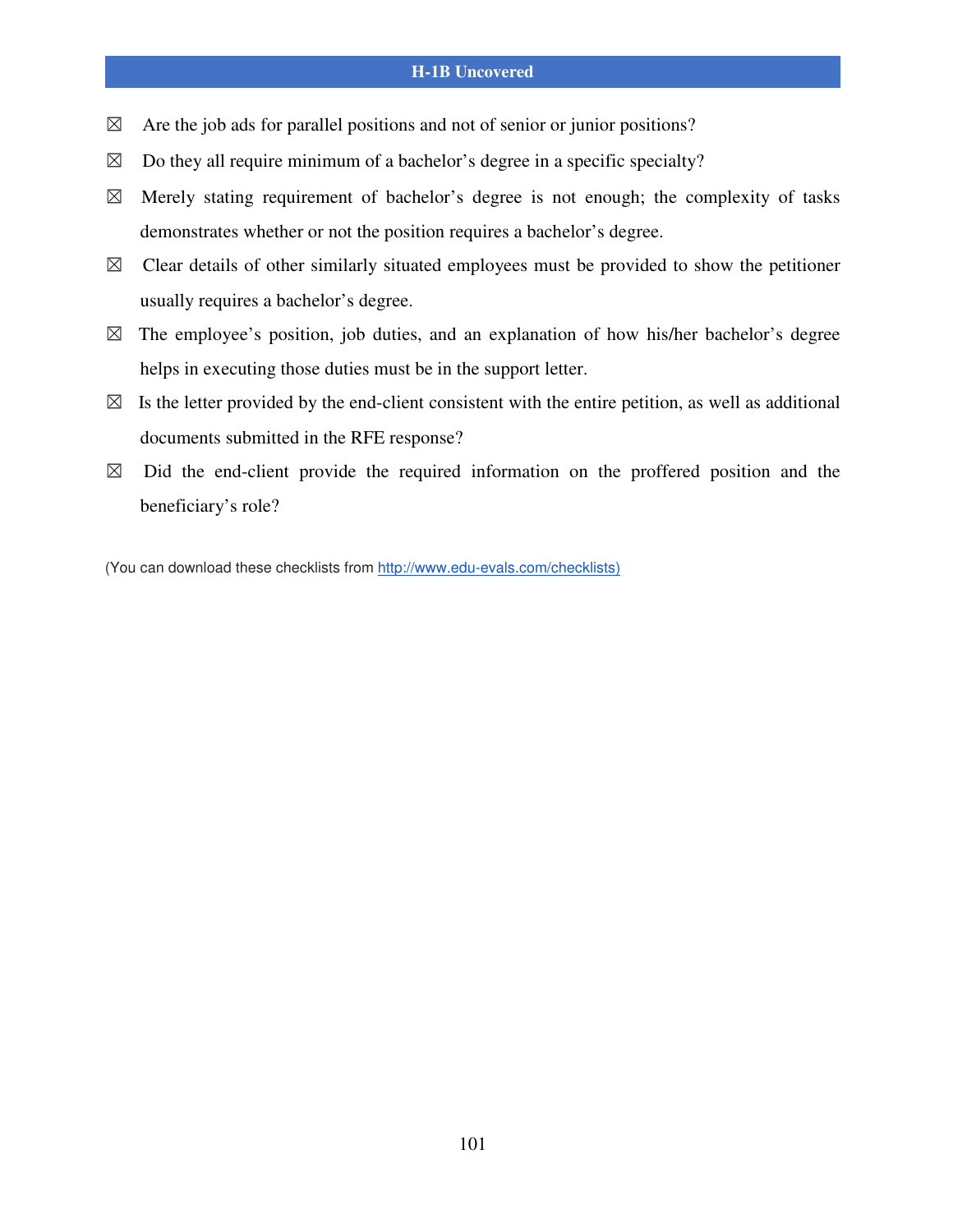### **17. CHECKLIST FOR EVALUATORS**

- $\boxtimes$  Has the evaluator established that he/she is qualified to offer an evaluation?
- ☒ Does the Evaluator Statement contain the evaluator's education and professional experience?
- $\boxtimes$  Does the statement establish the evaluator's authority on the Specialty Occupation through his/her education and professional experience related to the Specialty Occupation?
- $\boxtimes$  Does the statement establish the authority of the evaluator? It cannot just to give an opinion but opinion on that particular proffered position?
- $\boxtimes$  Has the evaluator checked the authenticity of the beneficiary's qualifications?
- $\boxtimes$  The opinion must not be solely based on the information and job description provided by the petitioner. It must contain objective evidence, and contain a petitioner-specific investigation.
- $\boxtimes$  The evaluator must show that his/her opinion is not just based on the information provided by the petitioner in the petition, but from thorough research and investigation on the proffered position.
- ☒ The opinion must also establish that the evaluator has knowledge on the employers' organization, its services, its employees and their qualifications and duties.
- $\boxtimes$  It is also advised that the evaluator visit the worksite and study the proffered position, the duties required and the qualifications required to perform those duties.
- $\boxtimes$  The evaluator must establish that he/she has a firsthand understanding of the proffered position and its requirements.
- $\boxtimes$  The evaluator must ensure that when describing the duties, he/she merely does not reiterate the duties provided by the employer but provide an analysis of those duties, describing how they require a skill attained by a bachelor's degree or its equivalent.
- $\boxtimes$  The complexity must be proved by an analysis and not by merely stating that the duties are complex.
- $\boxtimes$  The opinion must ensure that the evaluator only reached a conclusion after a thorough analysis of the employers' organization, the kind of services provided, the employees, their qualifications and duties, the proffered position, the duties required, their complexity, and